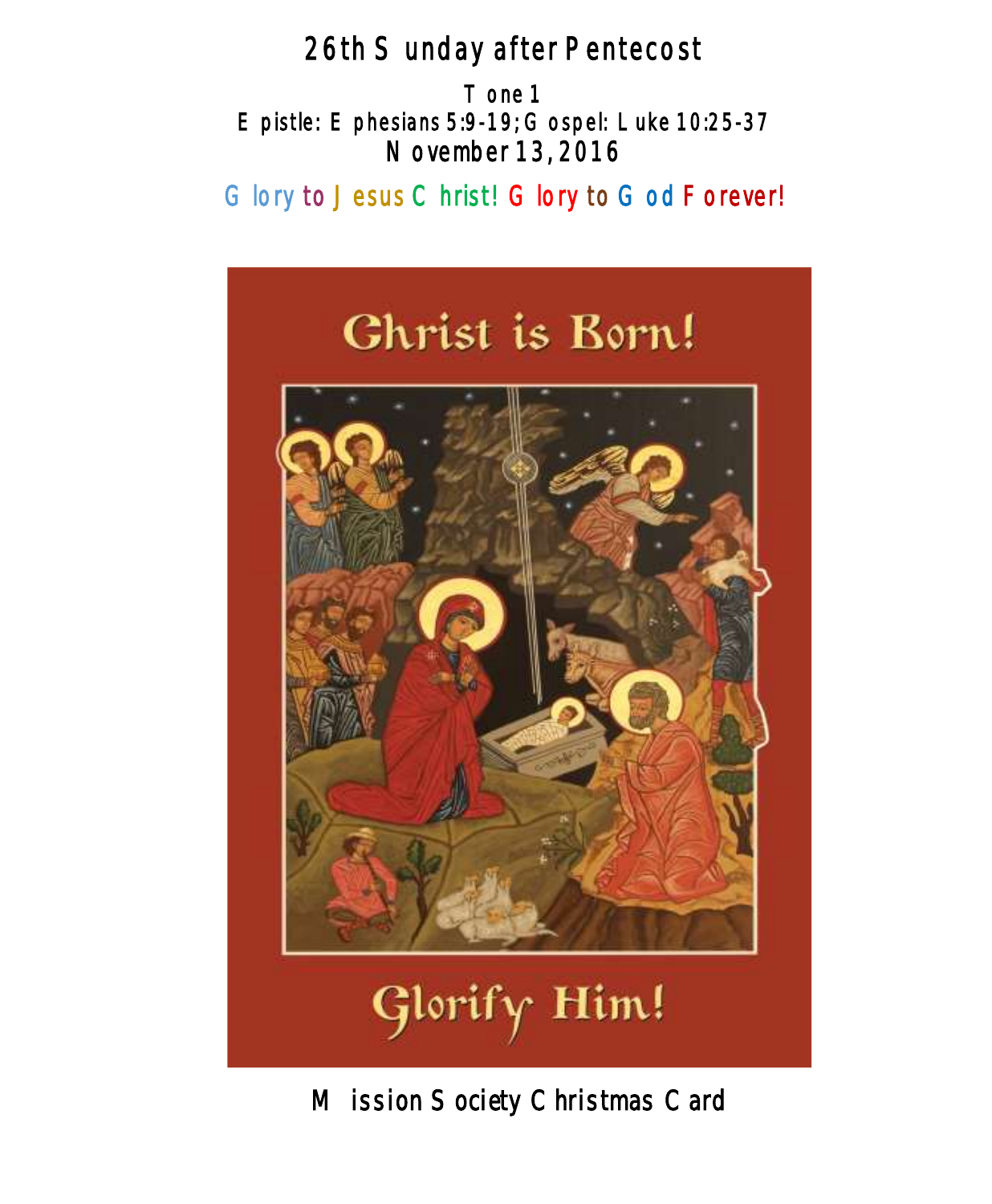



**Holy Protection of Mary Byzantine Catholic Eparchy of Phoenix Bishop: His Grace John Pazak C.Ss.R**

**Our Lady of Perpetual Help Byzantine Catholic Church 1837 Alvarado Dr. NE, Albuquerque, New Mexico 87110 Parish office: (505) 256-1539 Fax: (505) 256-1278 www.olphnm.org**

**Father Artur Bubnevych, Pastor Rectory (505) 268-2877 abbaolph@gmail.com** 

# **Advisory Board**

Dorothy Curl, Dave Dar, Harry DeLap, Brian Fitzpatrick, Luba Kmetyk, Dan Riley

#### **SCHEDULE:**

SUNDAY: Rosary 8:30 am Festal Matins 9:00 am Divine Liturgy 10:00 am

Daily Liturgy (Schedule of Services, Page 3)

Saturday: Great Vespers 4:00 pm Divine Liturgy 5:00 pm

#### **OFFICE HOURS:**

Monday—Friday 10:00 am—4:00 pm Thursday OFF

**THEOSIS:** 1st & 3rd Thursday pot luck dinner 6:00 pm Bible Study 7:00 pm

**Eastern Christian Formation Program**: All grades meet every Sunday after Liturgy for 45 minutes (September through May)

**Father Christopher Zugger (pastor emeritus) (505) 256-1787 Frchris.zugger@gmail.com www.frchriszugger.com** 

**Finance Council**  Matthew Blain, Eva Schuler

#### **Confession (Mystery of Reconciliation**):

9:15—10:00 am on Sundays, before or after weekday Liturgies, or by appointment with Father

**Mysteries of Baptism/Chrismation/Eucharist**: Must be arranged three months in advance. (Pre-Jordan requirement)

**Mystery of Crowning:**  Must be arranged six months in advance (Pre-Cana requirement)

**Sick and Shut-Ins:** It is the family's responsibility to notify the parish office when a parishioner is in the hospital or confined to home because of sickness or old age. Father will bring the confined person the Holy Mysteries on a regular basis. It is recommended that one receive the Anointing of the Sick before any major surgery. Please don't let the priest be last to know that someone is ill!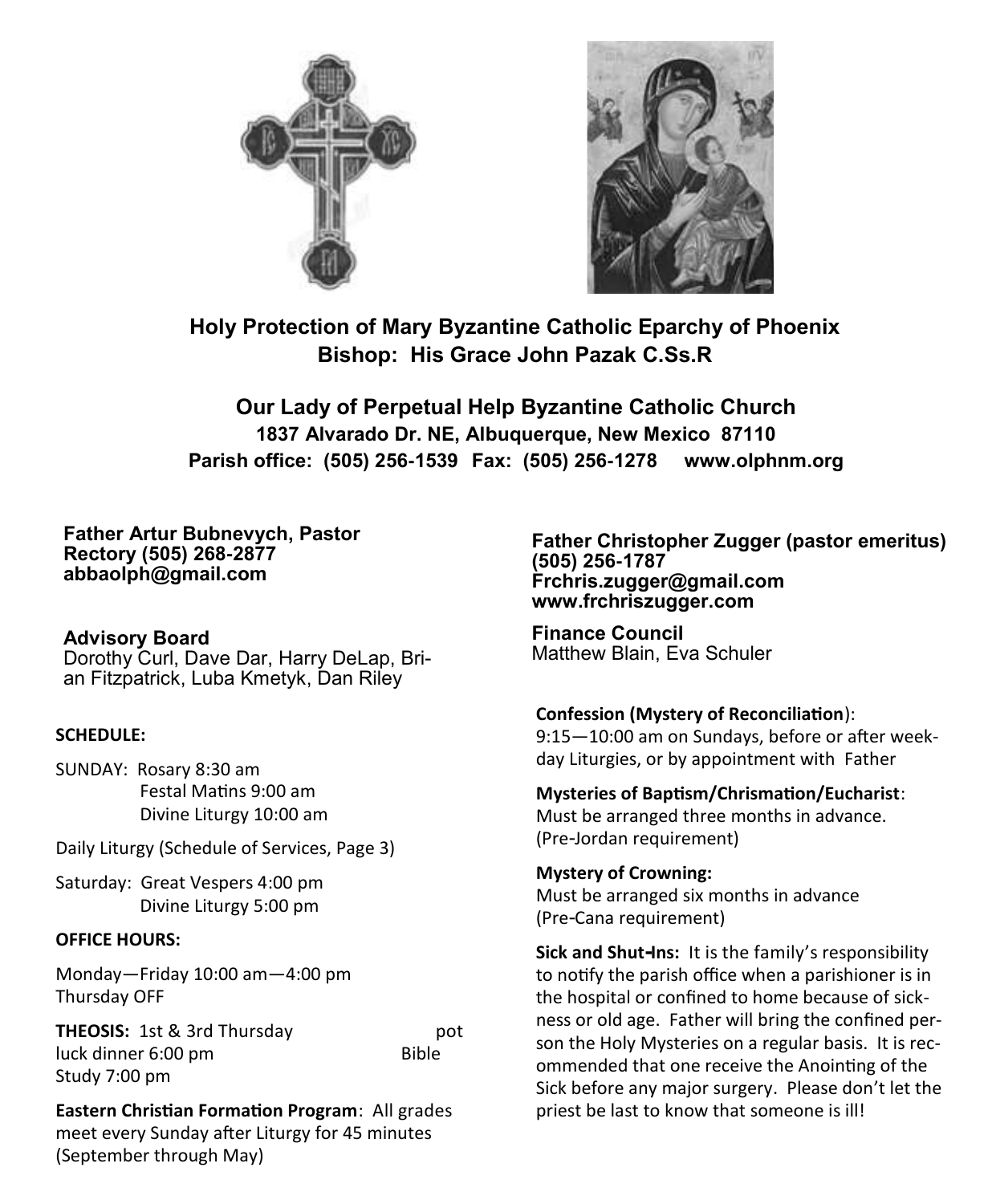**Welcome to our Church! If you are looking for a spiritual home, contact Father Artur or the office staff for more information. God bless you.**

| Today                                                     |  | $8:30$ am<br>$9:00$ am<br>10:00 am                                                                                                                                    | Rosary<br>Matins/Confessions<br>Divine Liturgy for Parishioners, Benefactors & Friends<br><b>ECF Classes</b><br>Eternal Lamp: +John Schuler by wife Eva                                            |  |  |  |
|-----------------------------------------------------------|--|-----------------------------------------------------------------------------------------------------------------------------------------------------------------------|----------------------------------------------------------------------------------------------------------------------------------------------------------------------------------------------------|--|--|--|
| November 14<br><b>Monday</b>                              |  | <b>Philip Apostle</b><br>Epistle: 1 Corinthians 4:9-16; Gospel: John 1:43-51                                                                                          |                                                                                                                                                                                                    |  |  |  |
|                                                           |  | $9:00$ am<br>10:30 am<br>6:00 pm                                                                                                                                      | Blessing on Irene Bradley by Fitzpatricks<br><b>Shut-ins Visits</b><br><b>Advisory Board Meeting</b><br><b>Explorers Meeting</b>                                                                   |  |  |  |
| November 15<br>Tuesday                                    |  | <b>Philip's Fast Begins/Gurias, Samonas &amp; Habib Martyrs</b><br>Epistle: 1 Timothy 5:11-21; Gospel: Luke 17:26-37                                                  |                                                                                                                                                                                                    |  |  |  |
|                                                           |  | $9:00 \text{ am}$<br>$6:30$ pm<br>$6:30$ pm                                                                                                                           | Blessing on Megan Fitzpatrick by Brian & Melinda Fitzpatrick<br>Emmanuel Moleben after Liturgy<br>Choir Practice at Riley's house<br>CAFÉ at UNM: The Holy Eucharist; Fr. Scott Mansfield, speaker |  |  |  |
| November 16<br>Wednesday                                  |  | <b>Matthew Apostle- Evangelist</b><br>Epistle: 1 Corinthians 4:9-16; Gospel: Matthew 9:9-13                                                                           |                                                                                                                                                                                                    |  |  |  |
|                                                           |  | $\times$ 5:30 pm<br>$6:00$ pm                                                                                                                                         | <b>OLPH Devotions</b><br>Blessing on Tessa Pettit by Pam Pettit                                                                                                                                    |  |  |  |
| November 17<br><b>Thursday</b><br><b>Father's Day off</b> |  | <b>Gregory Wonderworker Bishop</b><br>Epistle: 1 Timothy 6:17-21; Gospel: Luke 16:1-9<br>6:00 pm Pot luck dinner<br>7:00 pm THEOSIS: Mystery of the Byzantine Liturgy |                                                                                                                                                                                                    |  |  |  |
| November 18<br><b>Friday</b>                              |  | <b>Plato &amp; Roman Martyrs</b><br>Epistle: 2 Timothy 1:1-2.8-18 Gospel: Luke 16:15-18; 17:1-4                                                                       |                                                                                                                                                                                                    |  |  |  |
|                                                           |  | 6:00 pm                                                                                                                                                               | Blessing on Charles & Sandra Herrera by Pam Pettit                                                                                                                                                 |  |  |  |
| November 19<br><b>Saturday</b>                            |  | <b>Obadiah Prophet</b><br>Epistle: Galatians 5:22-6:2; Gospel: Luke 9:57-62                                                                                           |                                                                                                                                                                                                    |  |  |  |
| November 20<br>Sunday                                     |  | <b>26th Sunday after Pentecost</b><br>Epistle: Ephesians 5:9-19; Gospel: Luke 10:25-37                                                                                |                                                                                                                                                                                                    |  |  |  |
|                                                           |  | 4:00 pm<br>5:00 pm                                                                                                                                                    | <b>Great Vespers</b><br>+Keenan Alan by Jileks                                                                                                                                                     |  |  |  |
|                                                           |  | 8:30 am<br>$9:00$ am<br>10:00 am                                                                                                                                      | Rosary<br><b>Festive Matins/Confessions</b><br>Divine Liturgy for Parishioners, Benefactors & Friends<br><b>ECF Classes</b><br>Eternal Lamp: Sven & Barbara Svensson 27th Anniversary              |  |  |  |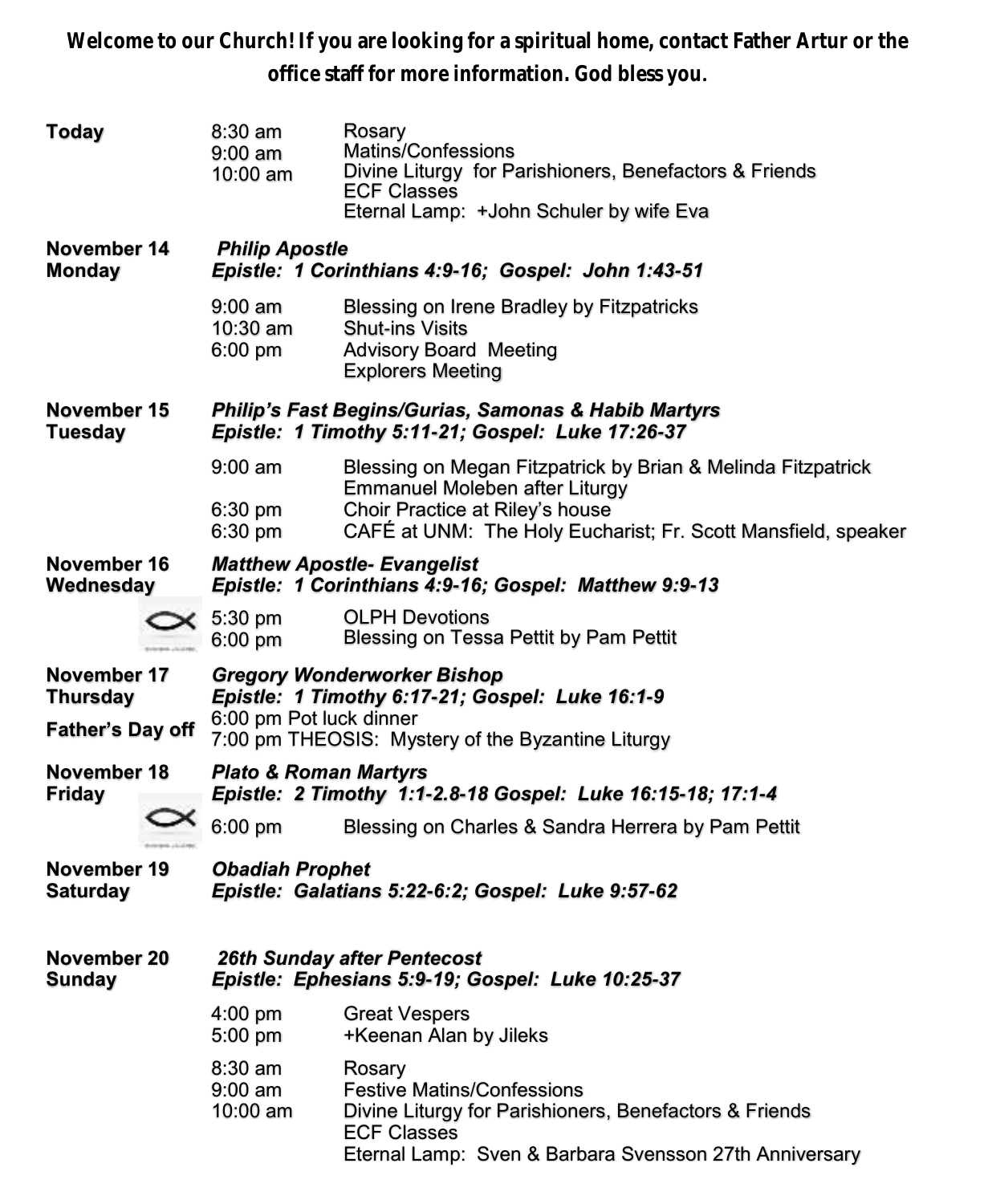Physician and Help of Those in sickness, Redeemer and Savior of the infirm; O Master and Lord of all, grant healing to your servants. Be clement, show mercy to those who have sinned much, and deliver them, O Christ, from their Iniquities, that they may glorify Your might divine

Sharif Rabadi Stephen Horner Katrina Anderson Abraham Haddad Jenny Ford Threima Leech Priscilla Hughes Steve Jakymiw Lillian Murphy Marilyn Fore Demetrius Yackanich Sven & Barbara Svensson Keith Romero

Fr. Julian Gnall Henry Zugger John & Margie Disque Phillip Fall Laura Dominquez Olga Bodnar Frances Brannan John Deflice Mary Ann Kosty Jordan Smith Maggie Batsel Jean Pesce Henry Burnette Tracy McTernan

William Frank Joseph Koetter Mary Nell Preisler Mike Harahuc Robert Zadel Jack & Lorraine Hubbell Quintin Santmaria & Family Heather Mattax Larry Bennett Paola Terlaza Ruth Sousa Frank Gerace Linda Granci

Prayers in honor of and to the Blessed Virgin are a powerful weapon against sin, and for healing. If you recite the Rosary at home, please offer these intentions, and join us on Sunday at 8:30 am. Those who recite the Akathist to the Mother of God or the Rosary receive a partial indulgence when they do so in private, plenary indulgence when they do so as a group

## **Intentions of the Rosary**

1st Decade: Help for persecuted Catholics, especially in communist and Islamic states

2nd Decade: Spiritual and physical growth of our parish and the Byzantine Catholic Church

3rd Decade: Increase in vocations to priesthood, diaconate,

and consecrated life to serve the Byzantine Catholic Church

4th Decade: Repose of the souls who have no one praying for them

5th Decade: Healing of the sick in body, mind and soul



Vocation Icon Today: Wells Next Sunday: Brewer

# **Holy Father's Intentions for November**

## **Universal: Countries Receiving Refugees**

That the countries which take in a great number if displaced persons and refugees may find support for their efforts which show solidarity.

## **Evangelization: Collaboration of Priests and Laity**

That within parishes, priests and lay people may collaborate in service to the community without giving in to the temptation of discouragement**.**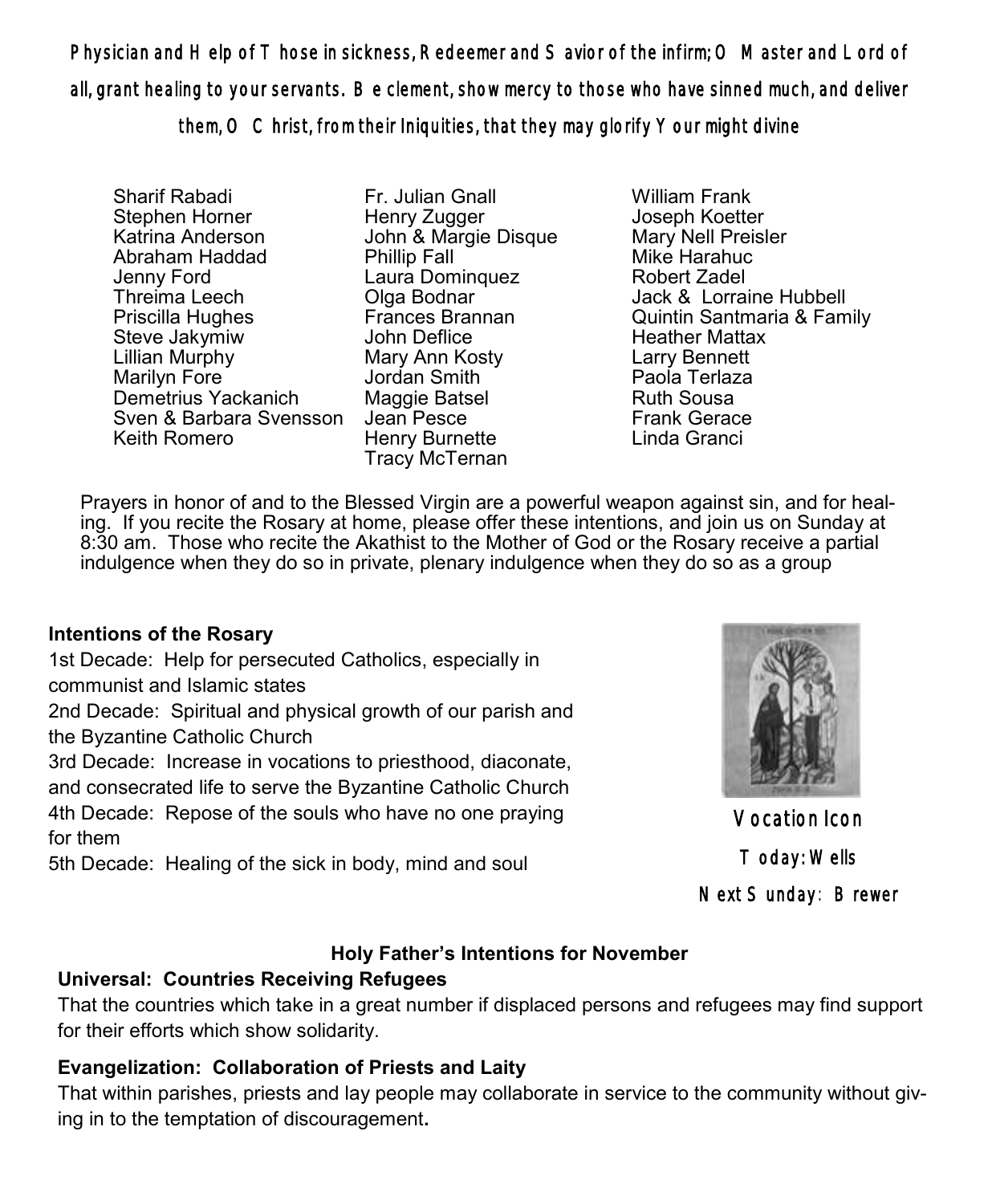#### **Mission Society Christmas Cards ! ! !**

**Our** *newly* **designed Christmas cards** (see cover image) to support our mother church in Mukachevo, Ukraine **are now on sale.** The Russian-backed war has resulted in severe inflation, reducing income to only 50% of prewar levels, crippling their work. Please encourage your relatives, friends, co-workers to buy our cards and to spread the joy of Jesus' Birth by helping the resurrection of the Byzantine Catholic Church's mother eparchy!

A packet of 5 cards sell for \$10 including envelopes. Fill out the slip with the names of the recipients and return by mail or drop them by the parish office. All names will be sent to Bishop Milan Sasik in the Ukraine. On January 7<sup>th</sup> (Old Calendar), the Bishop will place all of these names on the altar and pray for each individual. The last day to purchase cards will be Sunday, December 18<sup>th</sup>.

### **Philip's Fast Begins**

**On Tuesday November 15** we begin the Philip's Fast in preparation for the Solemn Feast of the Nativity of Our Lord, Jesus Christ! It begins on the day after the Feast of St Philip and concludes with Christmas Divine Liturgy. According to the tradition, it was customary to observe a strict abstinence (no meat & no dairy products) on Monday, Wednesday and Friday; and a lesser abstinence on Tuesday and Thursday. In our Eparchy, the Fast is observed on Friday as a day of abstinence from meat. We are strongly encouraged to keep Mondays and Wednesdays as a meatless day. This is the bare minimum. We should always want to do more!

#### **OLPH Choir Rehearsal**

Tuesday, November 15 at 6:30 pm \*\*New Location! Riley's House\*\* Contact Andrea Riley at 220-9137 for address or questions.

| <b>DATE</b> | <b>READER</b> | TROJCA                                         | <b>GREETER</b> | <b>COUNTER</b>                                   | <b>HOST</b>             |
|-------------|---------------|------------------------------------------------|----------------|--------------------------------------------------|-------------------------|
|             |               | Nov. 20 Michael Wells Olga Youssef Eva Schuler |                | Michael Wells<br>Miles Gloetzner Miles Gloetzner | Svenssons<br>OLPHelpers |

# **Barbara's Hall Report**

Thanks to our Knights of Columbus Council for putting on their yearly Frito Pie Fundraiser to help with their Homeless Outreach Program. Lots of chili, beans, cheese, lettuce, tomatoes, and of course, lots of Fritos! Thanks to all the Knights who made food, and especially all those who helped to clean up!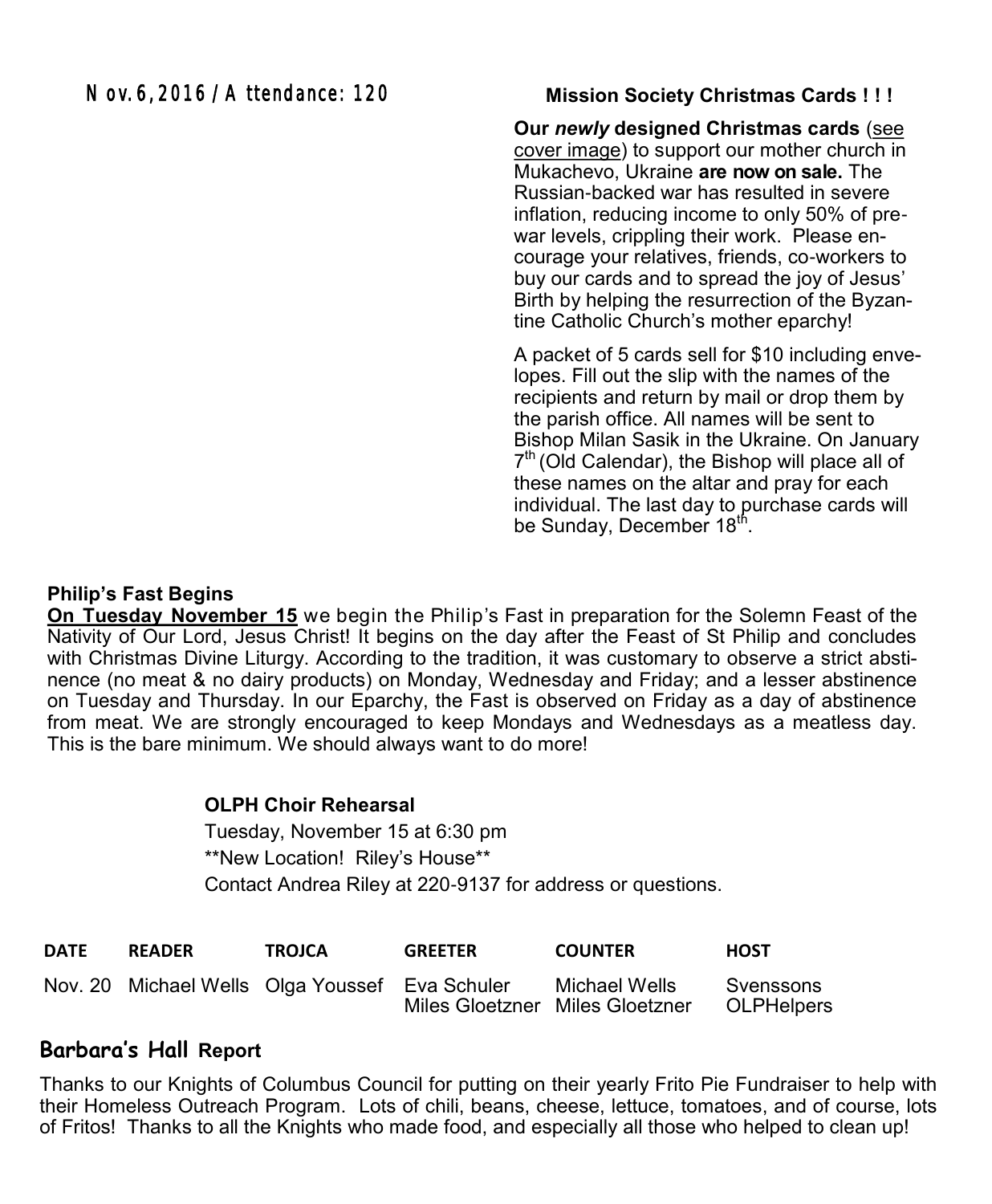# **Coming Events—Mark Your Calendars Now**

| November 15<br>Tuesday               | Beginning of Philip's Fast<br>9:00 am Divine Liturgy/Emmanuel Moleben |  |  |
|--------------------------------------|-----------------------------------------------------------------------|--|--|
|                                      | Entrance of the Theotokos/Solemn Holy Day                             |  |  |
| November 20<br>Sunday                | 5:00 pm Great Vespers/Litija                                          |  |  |
| November 21<br>Monday                | 6:00 pm Divine Liturgy/Mirovanije                                     |  |  |
|                                      | <b>Thanksgiving Day</b>                                               |  |  |
| November 23<br>Wednesday             | 6:00 pm Divine Liturgy                                                |  |  |
| November 24<br>Thursday              | 9:00 am Divine Liturgy                                                |  |  |
| 2nd $&4th$<br>Monday of the<br>month | <b>Explorers Meeting</b>                                              |  |  |
| Tuesdays                             | 6:30 pm CAFE at UNM                                                   |  |  |

# **RELEASING THE UNLIVED LIFE IN US**

The unique thing about Christianity will always be Christ - Christ, the Divine Physician who came to cure us from the universal human disease of sin; Christ, the Divine Servant who came to spend himself for us; Christ the tireless Seeker (the Good Shepherd) searching for those who are lost in life, who are traveling on the wrong road and in the wrong direction; Christ, the great fulfiller of all hopes and dreams and visions which have lodged within our hearts; Christ, the Divine Liberator come to set us free from the grip and the power of sin, to give us new power, new life and new hope. How much unlived life is there in each one of us? Jesus is the one who can release that life.

Pascal once said: "Not only do we know God by Jesus Christ alone, but we know ourselves only by Jesus Christ. We know life and death only through Jesus Christ. Apart from Christ, we do not know what is our life, or our death, or God, or ourselves. Without Jesus we see only darkness and confusion in the nature of God and in our own nature. Thus, I conclude that it is not only impossible to know God without Jesus Christ - it is useless."

#### **Church Etiquette Series: Venerating the Icon**

Upon entering the church before Divine Liturgy begins, we go to the icon on the tetrapod (the small table in front of the church). We bow twice as we make the Sign of the Cross and then venerate the icon by kissing either the feet or the hands. Once we have kissed the icon, we bow once more and take our leave. The veneration—kissing (not with hands but with lips)—of the icon is a sign of respect, it is not an act of worship. Upon entering a friend's home, we greet our friend and the family by shaking hands, giving a hug and/or kiss. We are showing the same respect for God and His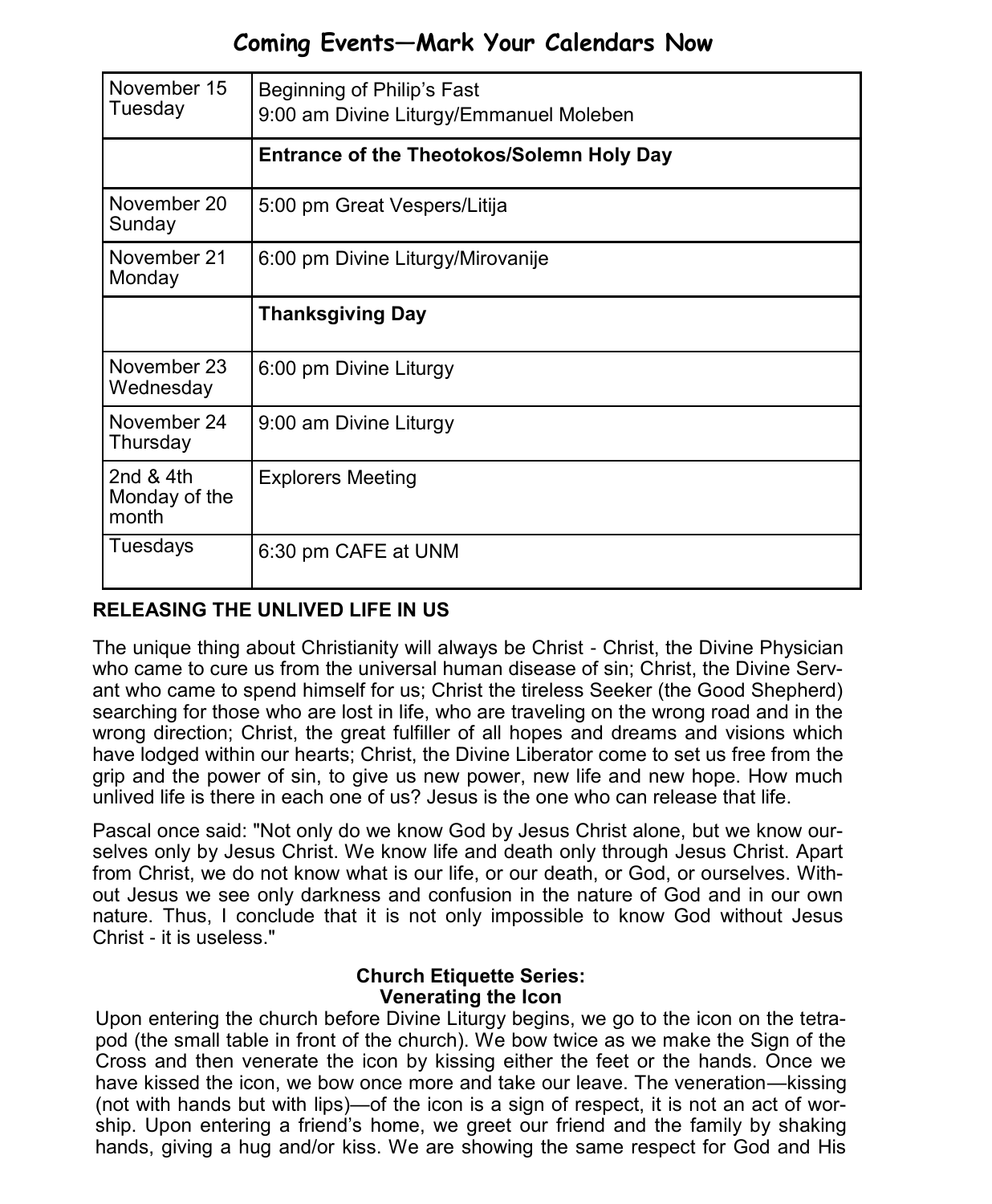#### **Filipovka Week 1**

November 15 - St. Philip the Apostle+. His feast day launches the Fast of St. Philip/ Filipovka to prepare for Christmas. **He brought others to Christ; we should be imitating him and bringing others to find Jesus in the fullness of revelation in the Catholic Church.** 

Philip says to Nathaniel in John 1:46 *Come and see*, inviting him to meet Jesus**.** He does the same with Greeks in Jerusalem, bringing them to Jesus. To him, Jesus said "*If you have seen Me, you have seen the Father*" (John 14:9).. Philip the Apostle continued his evangelizing after Pentecost, and is traditionally said to have preached in Phrygia. As the ancient stories said, his tomb was discovered in the ancient city of Hierapolis, in what was southwest Phrygia in Roman times, now in Turkey.

#### **In our eparchy of the Holy Protection of Mary of Phoenix, the church in Sacramento is dedicated to Saint Philip.**

**+** He is not Philip the Deacon, found in the *Acts of the Apostles;* they are two separate men

**\***Prosphora is the special bread baked to use in the Eucharist.

\*\* A martyrium was a shrine to a saint, usually built over the actual tomb.

Through the mystery we celebrate in the Nativity, we too are invited to become the children of God, sons and daughters of our Heavenly Father. But this transformation does not occur overnight. Rather, it requires a rediscovery of the essential disciplines of a disciple of Jesus Christ.

#### **Week 1 Training for Body, Mind and Spirit**

For Saint Paul, Christian discipleship is like an athletic contest in an arena, which requires both training and effort. This is the root of the Christian understanding of asceticism and praxis.

By training our body, mind and spirit with the help God's grace to seek and follow His commands and cultivate the virtues of the saints, in turn we help to extract the poison of corruption, sin and death within our own lives and to realize the saving and transforming power of Christ's life given to us in Holy Baptism.

#### *This is from the website of the Archeparchy of Presov, in Slovakia:*

The fasting is designed to help us to prepare to see Christ come into the world, and the beginning of His public ministry on Theophany (January 6). **The Nativity and the Theophany are two sides of one coin.** So, when we arrive at Bethlehem on December 25, we should begin to prepare for the Baptism of the Lord. Our enjoyment of Christmas should drive us forward to see the Theophany. With Theophany, the mystery of God is fully revealed to us. The mystery long awaited in the Old Testament comes true in Jesus Christ.